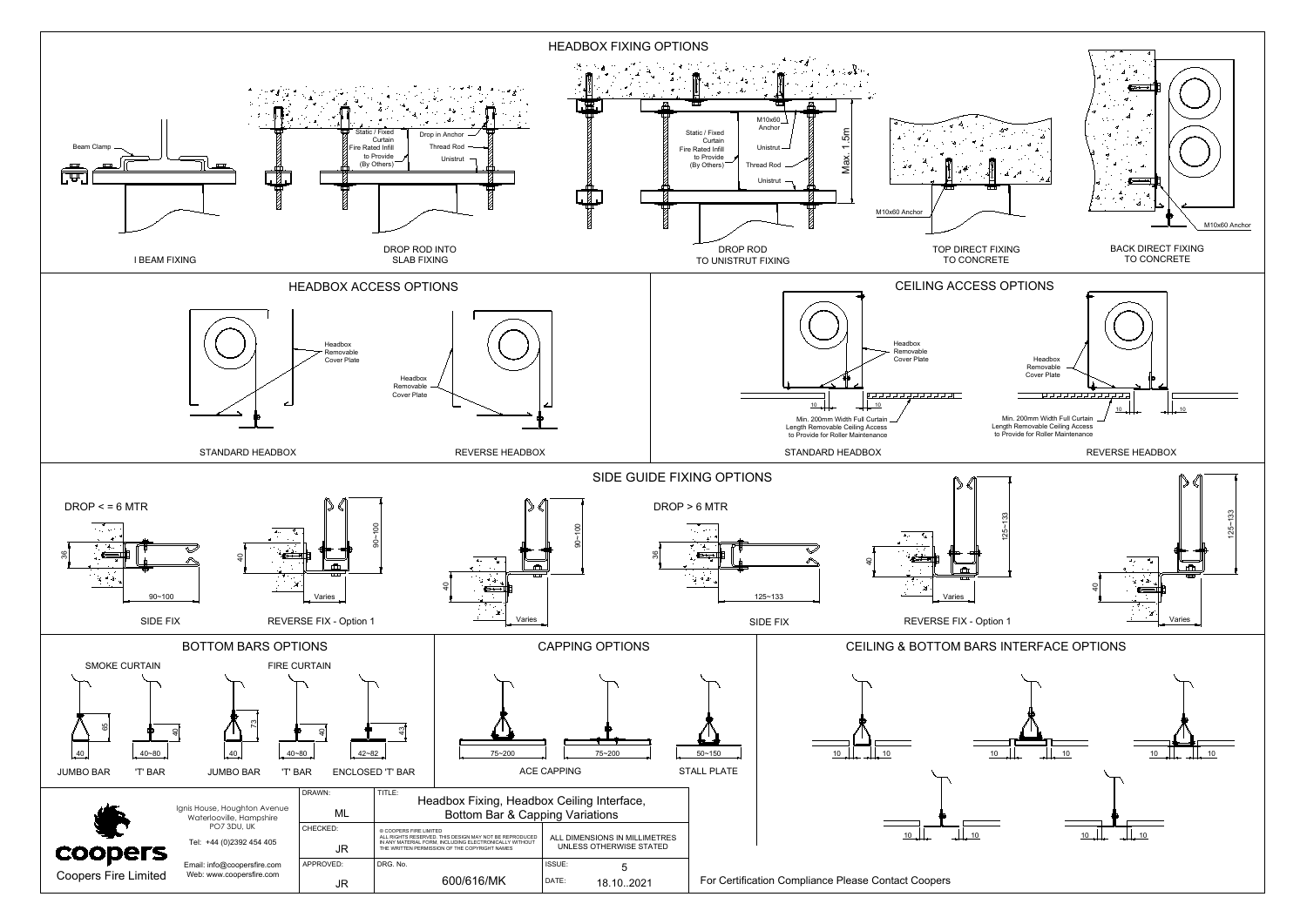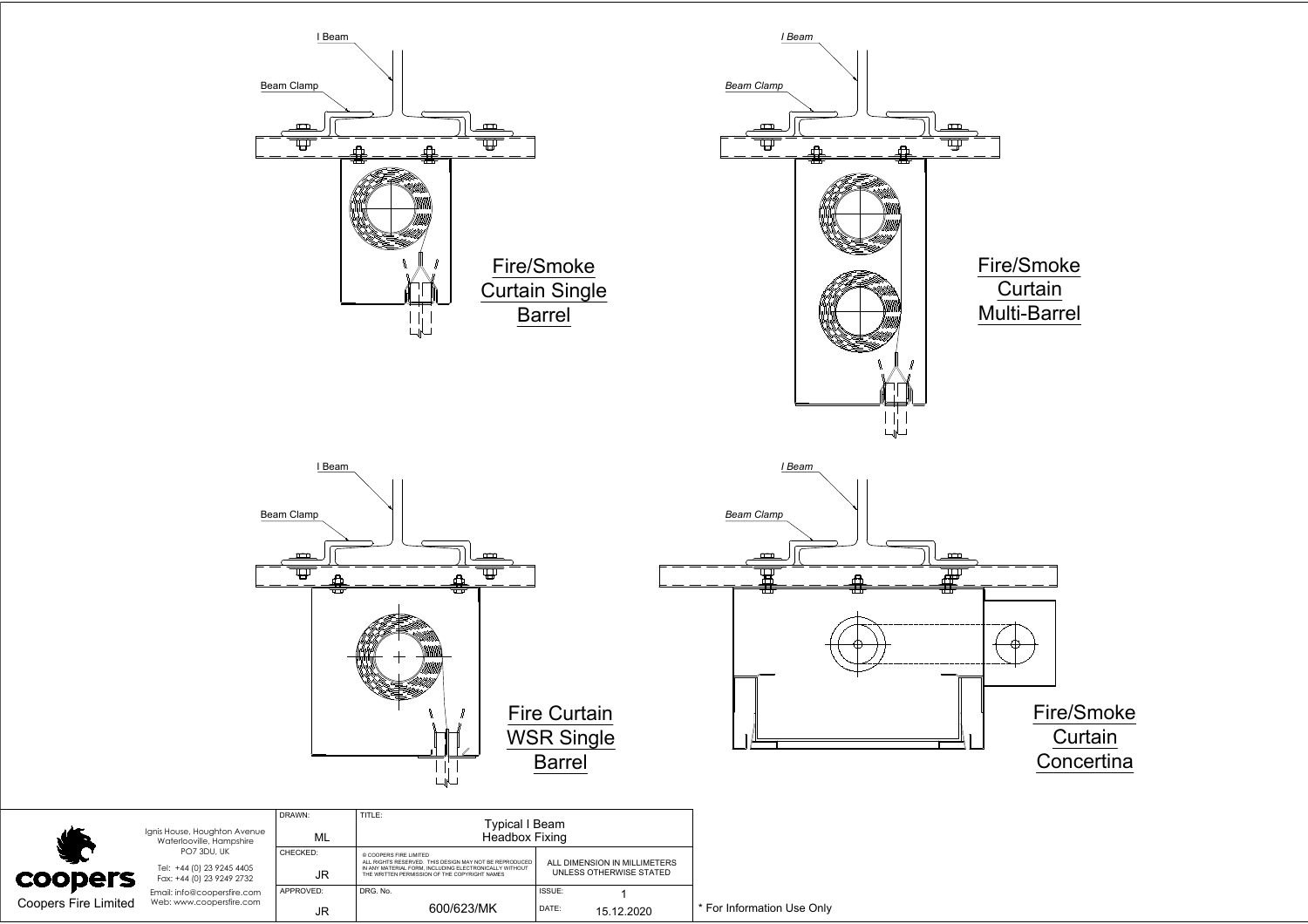

| <b>COODERS</b><br><b>Coopers Fire Limited</b> | Ignis House, Houghton Avenue<br>Waterlooville, Hampshire<br>PO7 3DU, UK<br>Tel: +44 (0) 23 9245 4405<br>Fax: +44 (0) 23 9249 2732<br>Email: info@coopersfire.com<br>Web: www.coopersfire.com | <b>DIAWIN.</b><br>ML | . <u>. .</u> .<br><b>Typical Unistrut-Unistrut</b><br><b>Suspended Headbox Fixing</b>                                                                                                       |                                                         |        |
|-----------------------------------------------|----------------------------------------------------------------------------------------------------------------------------------------------------------------------------------------------|----------------------|---------------------------------------------------------------------------------------------------------------------------------------------------------------------------------------------|---------------------------------------------------------|--------|
|                                               |                                                                                                                                                                                              | CHECKED:<br>JR       | © COOPERS FIRE LIMITED<br>ALL RIGHTS RESERVED. THIS DESIGN MAY NOT BE REPRODUCED<br>IN ANY MATERIAL FORM. INCLUDING ELECTRONICALLY WITHOUT<br>THE WRITTEN PERMISSION OF THE COPYRIGHT NAMES | ALL DIMENSION IN MILLIMETERS<br>UNLESS OTHERWISE STATED |        |
|                                               |                                                                                                                                                                                              | APPROVED:<br>JR      | DRG. No.<br>600/622/MK                                                                                                                                                                      | ISSUE:<br>DATE:<br>18.10.2021                           | $*$ Fo |

For Information Use Only